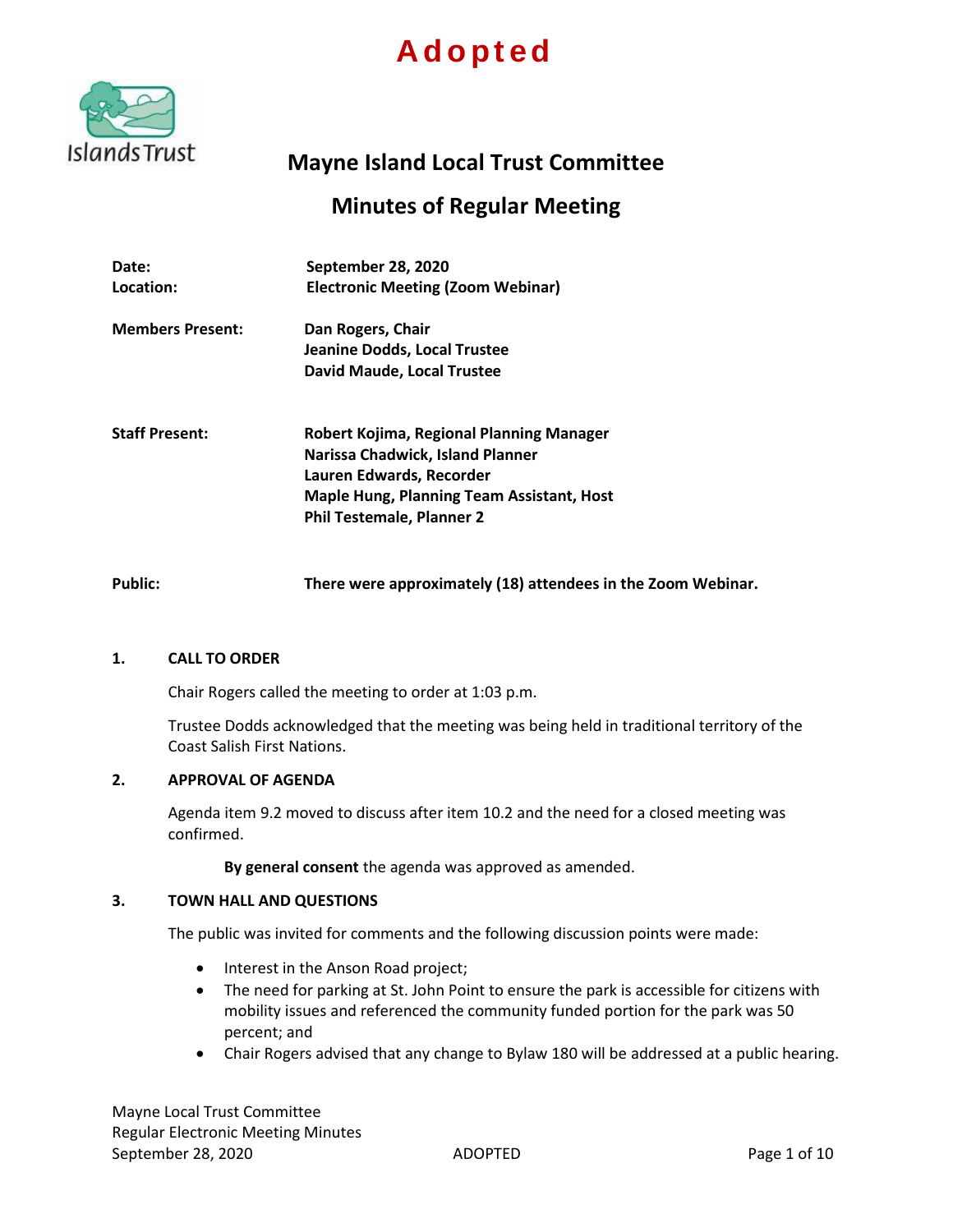Public Members were then given an opportunity to speak to any other items on the agenda.

 A direct neighbour of St. John Point expressed concern for rezoning and widening access which she is concerned affects her property.

The public in attendance were given opportunity to speak to any LTC matter generally.

- A member of the Mayne Island Housing Society (MIHS) provided an overview of the technical assessments, reports and presentations made by consultants;
- Chair Rogers confirmed receipt of the reports which will be assessed; and
- Chair Rogers gave an overview of the process towards approval and stated the reports will be made public on Islands Trust website after the assessment is completed.

# **4. COMMUNITY INFORMATION MEETING – None**

- **5. PUBLIC HEARING - None**
- **6. MINUTES**

# **6.1 Local Trust Committee Minutes Dated July 27, 2020 (for Adoption)**

**By general consent** the Local Trust Committee meeting minutes of July 27, 2020 were adopted as presented**.**

- **6.2 Section 26 Resolutions-without-meeting Report - None**
- **6.3 Advisory Planning Commission Minutes – None**

# **7. BUSINESS ARISING FROM THE MINUTES**

# **7.1 Follow-up Action List Dated September 2020**

Planner Chadwick reported on the following:

- A meeting will be scheduled with Ministry of Transportation and Infrastructure (MoTI) once a time that work is identified; and
- The letter to First Nations will go out when the 2021 meeting schedule is finalized.

# **8. DELEGATIONS - None**

# **9. CORRESPONDENCE**

*Correspondence received concerning current applications or projects is posted to the LTC webpage*

# **9.1 Letter from Capital Regional District re St. John Point Park**

Received by the Local Trust Committee.

# **9.2 Arbutus Bay Estates Ltd. re Variance LUB Bylaw Subdivision - Staff Memo**

This item was addressed after Item 10.2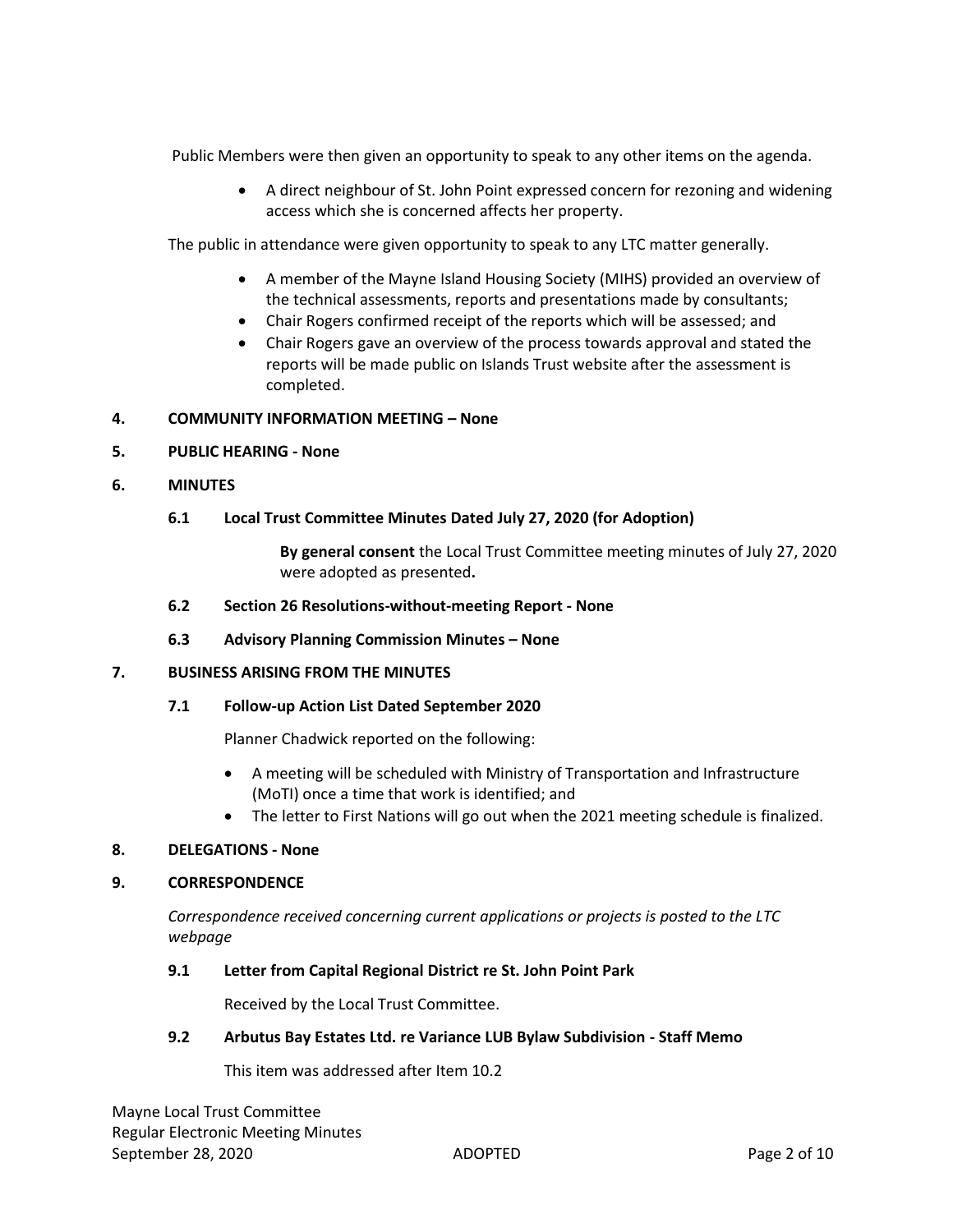# **10. APPLICATIONS AND REFERRALS**

# **10.1 MA-DVP-2020.4 (Iredale) - Staff Report**

Planner Chadwick provided an overview of her report submitted to the Committee regarding setbacks for the existing cottage and deck rebuild.

#### **MA-2020-059**

#### **It was Moved and Seconded,**

that the Mayne Island Local Trust Committee approve issuance of Development Variance Permit MA-DVP-2020.4.

# **CARRIED**

#### **9.2 Arbutus Bay Estates Ltd. re Variance LUB Bylaw Subdivision - Staff Memo**

Planner Testemale provided an overview of his report submitted to the Committee and the applicant's letter of August 31, 2020 asking to waive the requirement for a subdivision plan signed by a BC Land Surveyor.

At issue are two proposed lots split by the highway which would not comply with Land Use Bylaw regulation that states that no additional lot should not be divided by a highway.

The applicant reported her concerns of wanting to create one new lot, having dedicated without compensation for the creation of the road and concern about the cost of the survey with no assurance for an approved variance.

After discussion between the LTC and the applicant, it was agreed that there will be no motion or action taken.

# **10.2 MA-DVP-2020.7 (Cochrane) - Staff Report**

Planner Testemale provided an overview of his staff report.

Discussion was held on the following points:

- Rear yard setback, setback from the sea, and side yard setback;
- Option to alter the existing deck to a walkway so as to create a legal structure to access a dock;
- A mapped woodland sensitive ecosystem;
- Cumulative effects of similar existing and future structures on neighbouring properties;
- Future similar DVP applications;
- The option to approve the planner's recommendation to amend the variance was not pursued;
- The application is complex according to the Trustees;
- Consideration of the application will resume after the Galiano Advisory Planning Commission has received the referral; and

Mayne Local Trust Committee Regular Electronic Meeting Minutes September 28, 2020 **ADOPTED** ADOPTED **Page 3 of 10**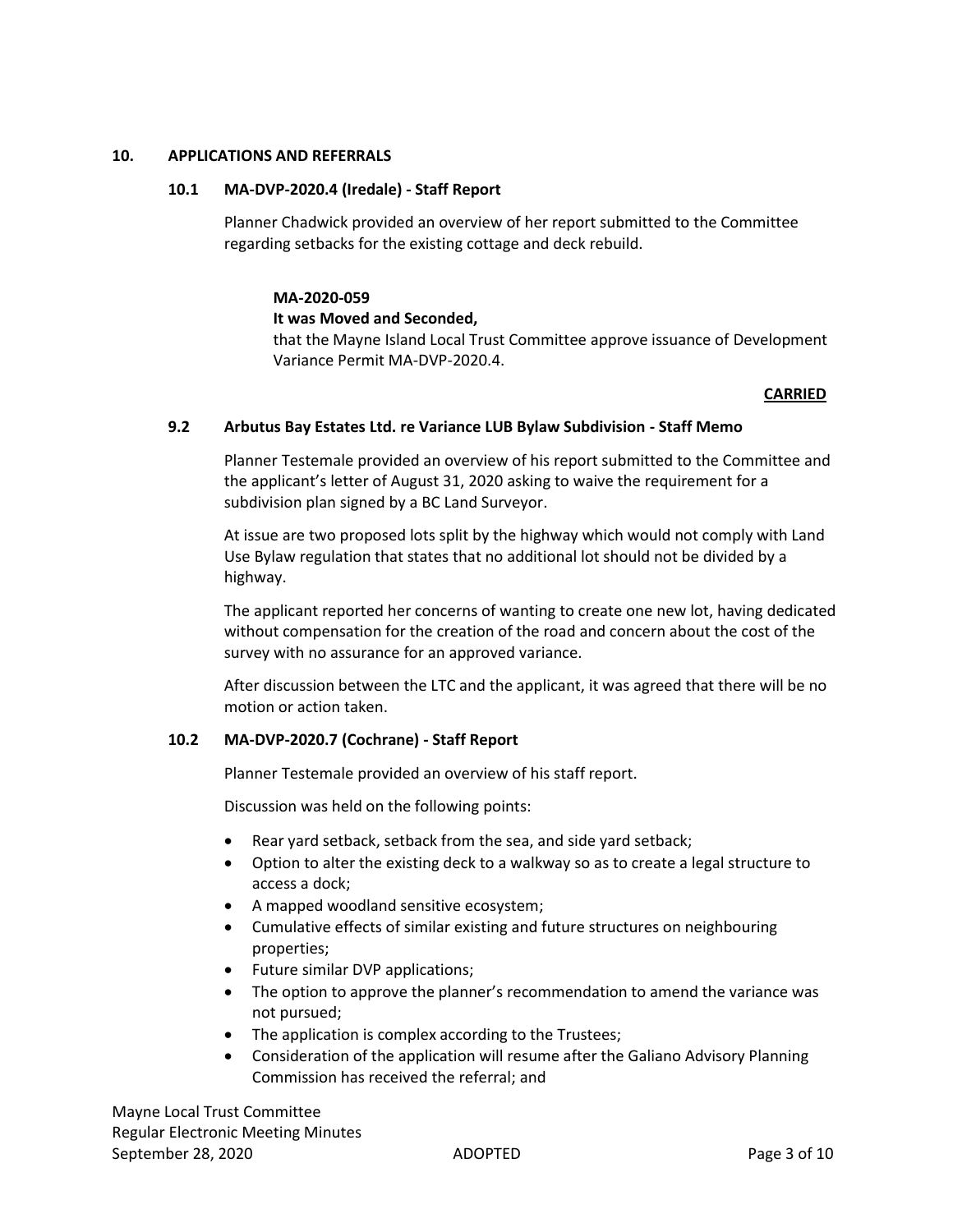The planner will contact the applicant before the applicant is presented to the LTC.

# **MA-2020-060**

# **It was Moved and Seconded,**

that the Mayne Local Trust Committee refer the Development Variance Permit application MA-DVP-2020.7 to the Advisory Planning Commission for further consideration.

> **CARRIED Chair Rogers Opposed**

# **10.3 MA-DP-2020.1 (CRD - Anson Dock) – Staff Report**

Planner Testemale provided an overview of his staff report.

Numerous technical reports were made available and a link is provided to Islands Trust website for Mayne Island's current applications.

These included:

- An Aquatic Effects Assessment by Archipelago Marine Research Limited regarding aquatic effects and environmental impact, and a supplemental assessment of proposed shoreline protection assessments; and
- Coastal and Ocean Resources Inc. regarding shoreline stability.

Also included in the application and not posted or attached was information from:

 Archaeological Overview and Impact Assessments by Kleanza Consulting Ltd. that included marine archaeological assessments.

Planner Testemale provided an overview of analysis of the aquatic effects and shoreline protection assessments concerning dock facility construction.

Planner Testemale answered questions to confirm that:

- There was no guideline in the DVP for a pump-out facility;
- Islands Trust Conservancy's and Mayne Island Conservancy eelgrass mapping was used;
- Upland work will require a DVP; and
- Work to be done upland is a separate stage in the construction process and has already been tendered.

Dale Puskas, CRD, stated that a few solutions are being worked on for portable pumpout as it is not tenable to have something permanent along the dock.

It was reported that Fisheries and Oceans Canada timing windows exist and if dock construction is deferred, the next window for December  $1<sup>st</sup>$  to February  $15<sup>th</sup>$  may not be met.

There was discussion pertaining to involvement with Islands Trust Conservancy as well as First Nations.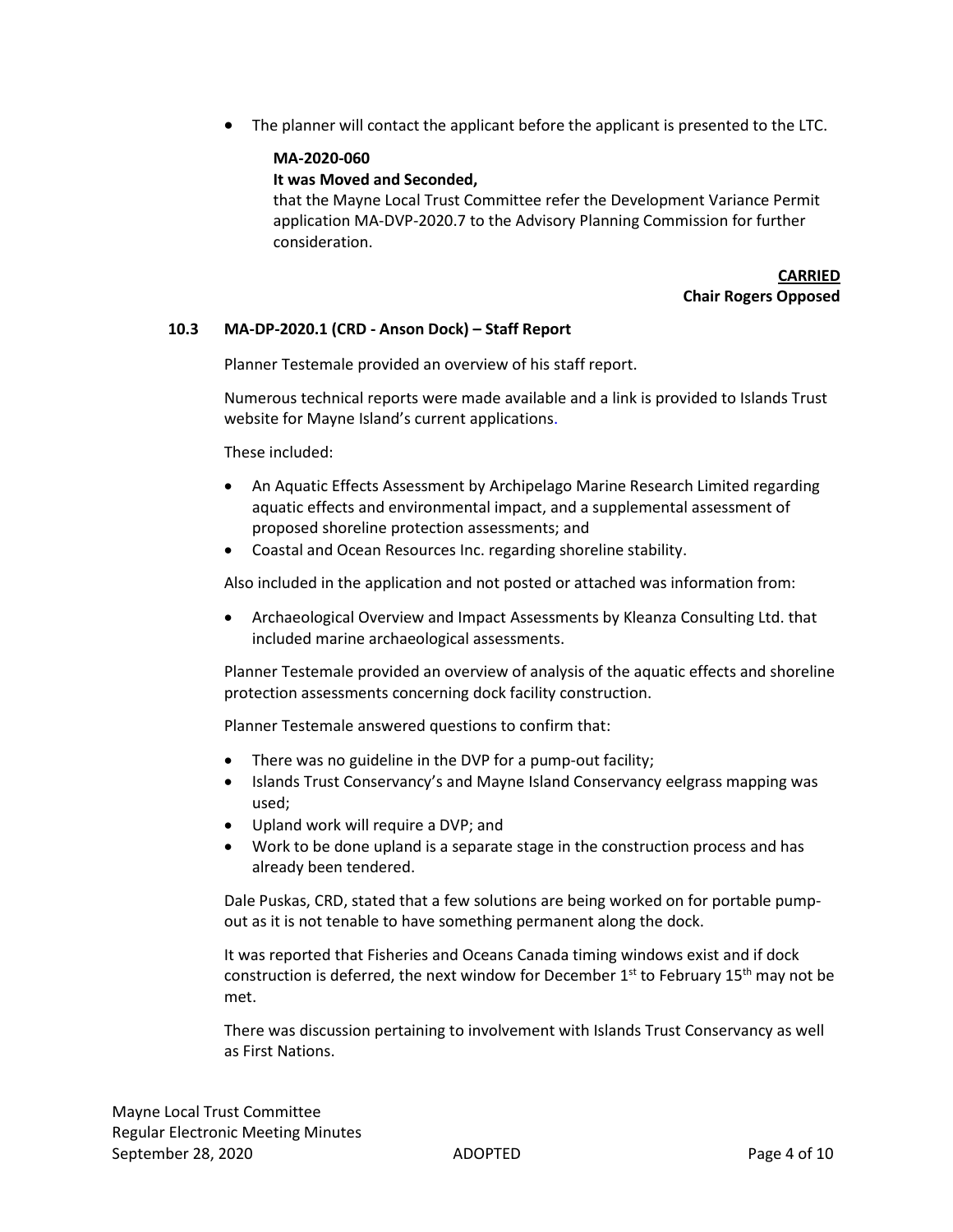# **MA-2020-061**

# **It was Moved and Seconded,**

that the Mayne Island Local Trust Committee approve issuance of Development Permit MA-DP-2020.1 (CRD – Anson Road Dock).

### **CARRIED**

A brief break was held between 2:58 p.m. and 3:15 p.m.

Trustee Maude recused himself at 3:16 p.m. for the following application MA-RZ-2018.1 due to conflict of interest.

# **10.4 MA-RZ-2018.1 (CRD - Cotton Park) - Staff Report**

Planner Chadwick gave an overview of the application.

Planner Chadwick provided history for recommending amendment of Bylaw 178 to increase square footage of structures from current limit of 200 square feet. She recommended that the Trustees amend Bylaw 178 and move to second reading of both amendments; then move forward to a public hearing.

Chair Rogers confirmed there will be a formal referral on this issue to First Nations.

Debra Bell, Commissioner, Mayne Island Parks and Recreation, commented on the following:

- The site visit with Trustee Dodds, Planner Chadwick, Harold Joe, Cowichan Nation, CRD staff and members of the Mayne Island Parks and Recreation Commission;
- Signs, art installations or interpretive panels might be considered structures not allowed under the current LUB and affect support First Nations wish to provide;
- An archaeology grant may be involved; and
- No square footage restriction be set and community and First Nations consultation sought.

Chair Rogers indicated that a community information meeting and public meeting can be held together.

# **MA-2020-062**

# **It was Moved and Seconded,**

that the Mayne Island Local Trust Committee Bylaw 178, cited as "Mayne Island Land Use Bylaw No**.** 146, 2008, Amendment No.1, 2019" be amended as specified in Attachment One of the staff report dated September 28, 2020.

**CARRIED**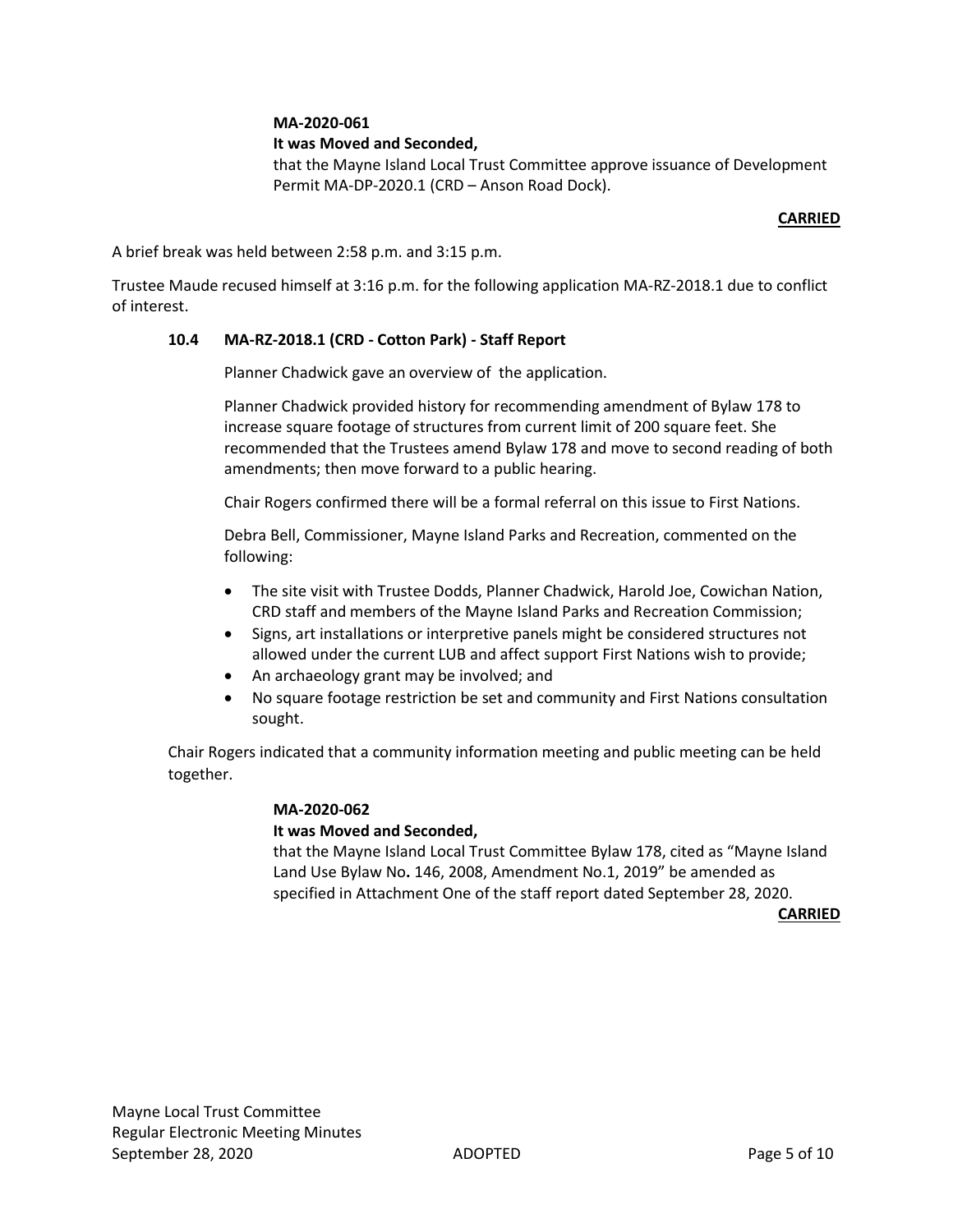# **MA-2020-063**

# **It was Moved and Seconded,**

that the Mayne Island Local Trust Committee Bylaw 178, cited as "Mayne Island Land Use Bylaw No. 146, 2008, Amendment No.1, 2019" be read for a second time as amended.

# **CARRIED**

# **MA-2020-064**

# **It was Moved and Seconded,**

that Mayne Island Local Trust Committee Draft Bylaw 177 cited as "Mayne Island Official Community Plan Bylaw No. 144, 2007, Amendment No.1, 2019" be read for a second time.

# **CARRIED**

# **MA-2020-065**

# **It was Moved and Seconded,**

that the Mayne Island Local Trust Committee request staff to schedule a Public Hearing for Bylaw 178, cited as "Mayne Island Land Use Bylaw No. 146, 2008, Amendment No.1, 2019" and Mayne Island Local Trust Committee Draft Bylaw 177, cited as "Mayne Island Official Community Plan Bylaw No. 144, 2007, Amendment No.1, 2019"

# **CARRIED**

Trustee Maude returned to the meeting at 3:37 p.m.

# **10.5 Saturna Island Local Trust Committee Bylaw No. 132 Referral**

Interests were unaffected.

Comments noted by Trustee Dodds regarding work done by Saturna local trustees and that this could be a template for all Southern Gulf Islands.

# **10.6 Galiano Island Local Trust Committee Bylaw No. 275 Referral**

Interests were unaffected.

# **11. LOCAL TRUST COMMITTEE PROJECTS**

# **11.1 Update on Southern Gulf Islands Groundwater Sustainability Strategy - Staff Memo**

Staff reported on contracted peer review with deliverables November and finalized December and that a presentation will be made at Regional Planning Committee.

# **11.2 Land Use Bylaw Technical Review – Staff Report**

Planner Chadwick provided a report for additional items to consider for the technical review of the LUB:

# Derelict vehicles:

Discussion concluded with agreement of the recommendation as contained in the report submitted.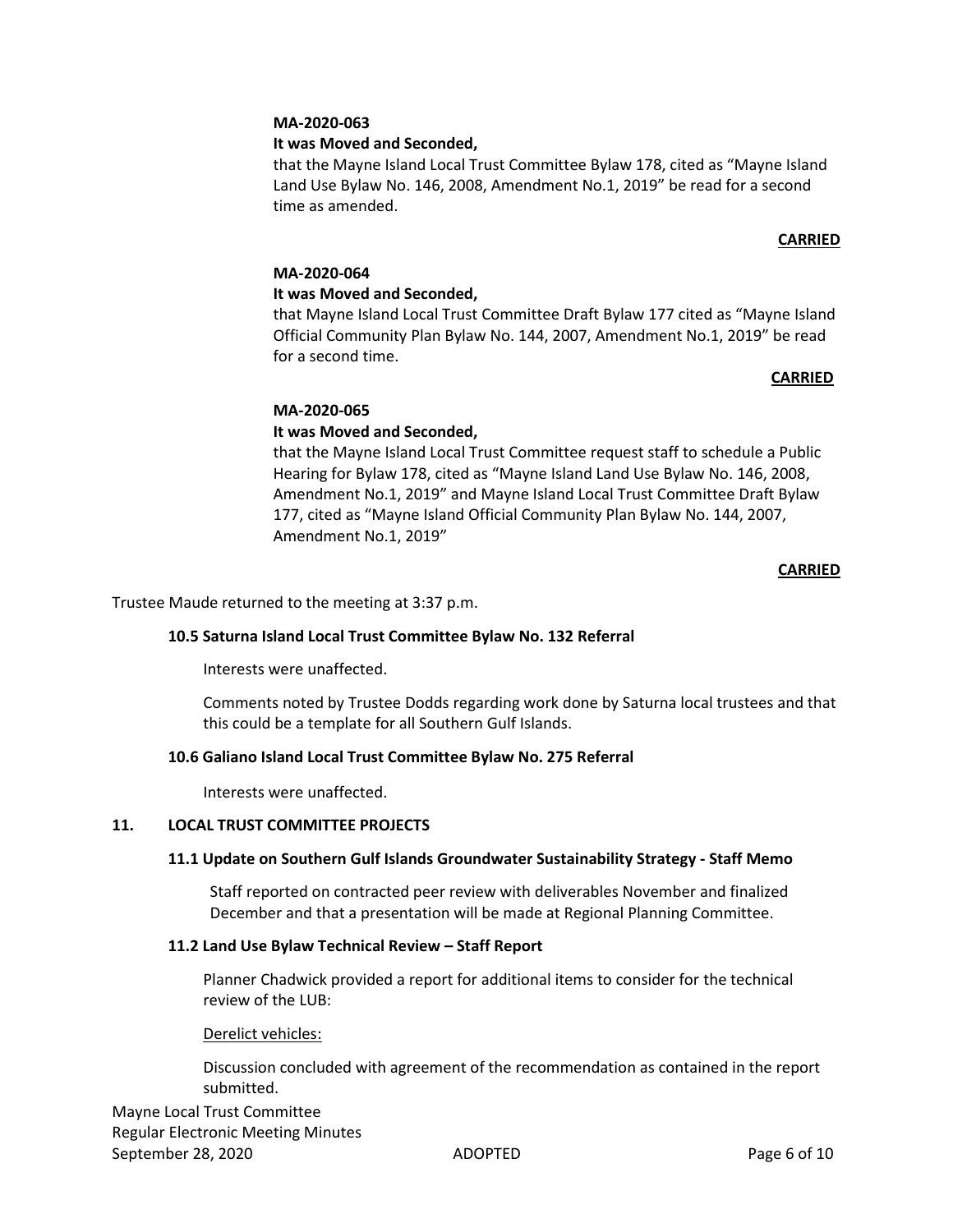#### Patio definition:

Discussed issues concerning square footage, setbacks and building material.

**By General Consent** this item will be removed from LUB technical review and added to the projects list.

#### St. John Point:

Planner Chadwick provided an overview from her report of the options available to address CRD's request for an LUB amendment to rezone.

Considerations are concerns from park neighbours and the fire department, access, parking and toilet amenities.

CRD has not made an application although item can be addressed as a project without application.

#### **MA-2020-066 It was Moved and Seconded,**

that second reading of Bylaw No. 180 cited as "Mayne Island Land Use Bylaw No. 146, 2008, Amendment No.1, 2020" be rescinded.

#### **CARRIED**

#### **MA-2020-067**

# **It was Moved and Seconded,**

that the Mayne Island Local Trust Committee amend Bylaw No.180 cited as "Mayne Island Land Use Bylaw No. 146, 2008, Amendment No.1, 2020" to include derelict vehicles as per the staff report dated **S**eptember 28, 2020.

#### **CARRIED**

# **MA-2020-068**

#### **It was Moved and Seconded,**

that the Mayne Island Local Trust Committee Bylaw No.180 cited as "Mayne Island Land Use Bylaw No.146, 2008, Amendment No.1, 2020", be read a second time as amended.

#### **CARRIED**

# **MA-2020-069**

# **It was Moved and Seconded,**

that the Mayne Island Local Trust Committee request staff to schedule a Public Hearing for Bylaw No. 180 cited as "Mayne Island Land Use Bylaw No. 146, 2008, Amendment No.1, 2020"

#### **CARRIED**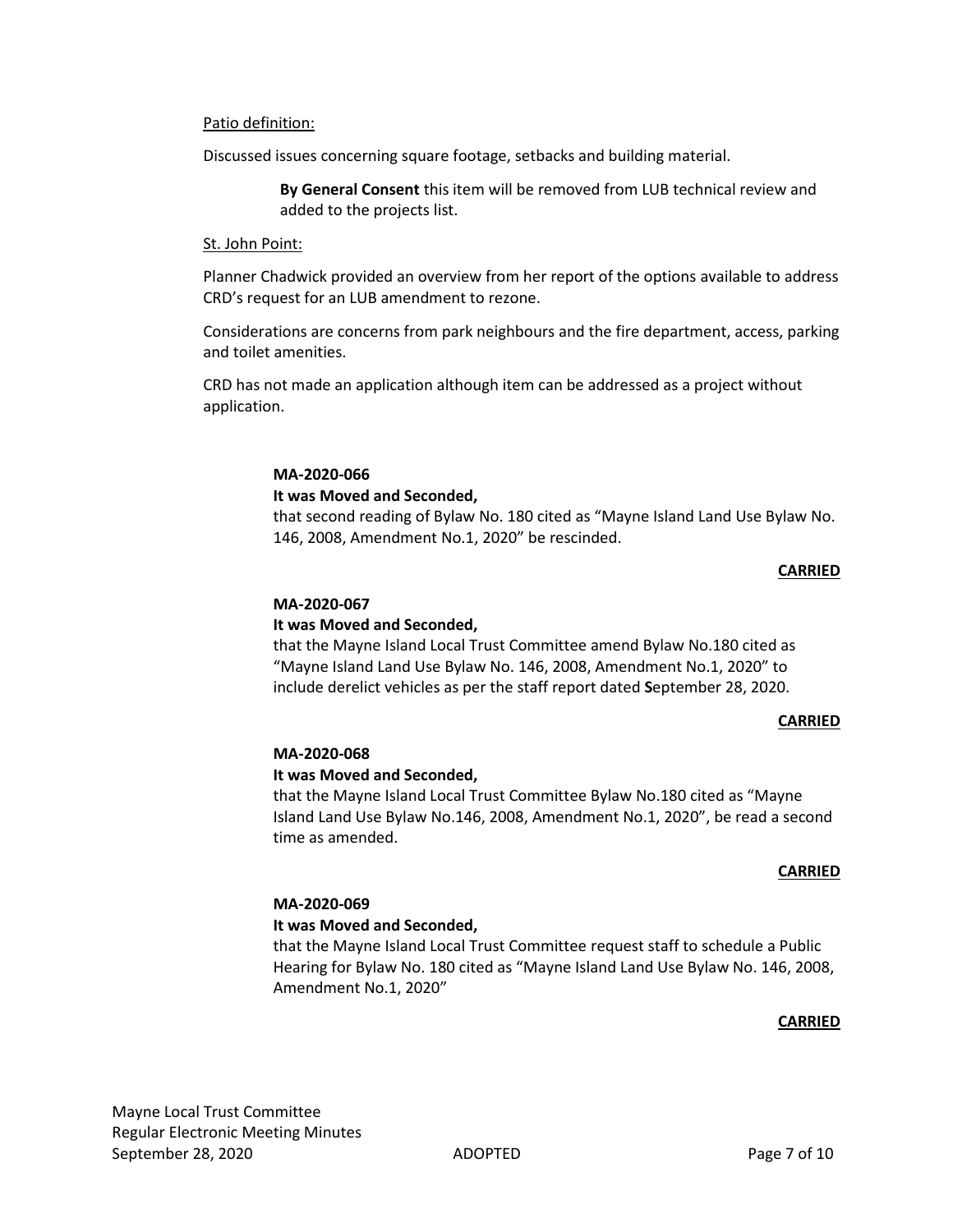# **MA-2020-070**

# **It was Moved and Seconded,**

that the Mayne Island Local Trust Committee add review of paved surfaces and patio regulations to the projects list.

#### **CARRIED**

# **MA-2020-071**

# **It was Moved and Seconded,**

that the Mayne Island Local Trust Committee invite Capital Regional District to apply for rezoning of St. John's Point.

# **CARRIED**

11.3 Mayne Island Housing Regulation and Policy Review – Staff Report

Planner Chadwick provided an overview of her report that included: distribution of floor area; housing needs; housing affordability; flexibility; footprint; property sharing; and LUB.

A request was made for Planner Chadwick to research four-plex structures as it may reduce cost and footprint.

# **MA-2020-072**

# **It was Moved and Seconded,**

that the Mayne Island Local Trust Committee direct staff to report back with further details related to the distributed floor area option for addressing housing flexibility.

# **CARRIED**

# **12. REPORTS**

# **12.1 Work Program Reports**

12.1.1 Top Priorities Report Dated September 2020

Received for information.

12.1.2 Projects List Report Dated September 2020

Chair Rogers confirmed that patio definition has been added to the Projects List.

# **12.2 Applications Report Dated September 2020**

Received for information.

# **12.3 Trustee and Local Expense Report Dated July 2020**

Received for information.

# **12.4 Adopted Policies and Standing Resolutions**

Received for information.

# **12.5 Local Trust Committee Webpage**

Mayne Local Trust Committee Regular Electronic Meeting Minutes September 28, 2020 ADOPTED Page 8 of 10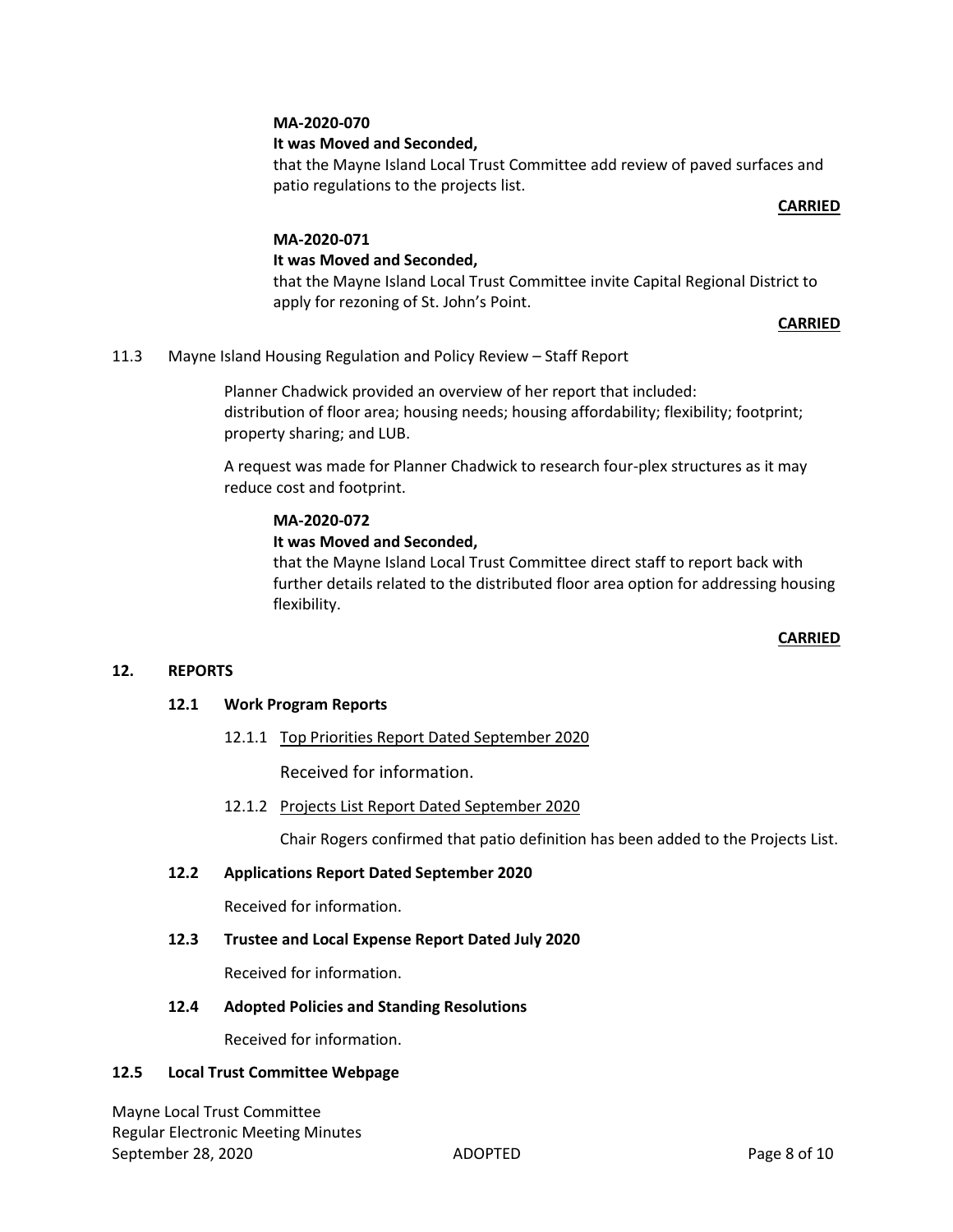The LTC agreed on the following:

- Notice in agenda item 13.1 concerning short-term vacation rentals should be on our website if it is not already;
- The fourth paragraph become the second paragraph on item 13.1; and
- Islands Trust will print colour copies of the notice on item 13.1 and provide them to Trustees for distribution to the realtors.

# **12.6 Chair's Report**

Chair Rogers gave a report on the following:

- The next Trust Council meeting in December will be virtual; and
- The Islands Trust Conservancy was successful in getting their largest federal grant for \$600,000 for the Species at Risk Program.

# **12.7 Trustee Report**

The trustees reported on the following:

- The island is busy and real estate activity is high;
- There is desire to preserve rural lifestyle while meeting expectations as the island evolves;
- The school population has increased and new young families have moved to Mayne with some people working from home; and
- **•** September 30<sup>th</sup> is orange shirt day in remembrance for the experiences in residential schools as told through Phyllis Webstad's story.

# **12.8 Islands Trust Conservancy Report Dated July 2020**

Received for information.

# **13. NEW BUSINESS**

# **13.1 Communication on Short Term Vacation Rentals**

This item was addressed at Item 12.5

# **14. UPCOMING MEETINGS**

# **MA-2020-073**

# **It was Moved and Seconded,**

that in accordance with *Ministerial Order M192 – Local Government Meetings & Bylaw Process* and *Province of BC Bill 19 – 2020*, Mayne Island Local Trust Committee cannot conduct public in-person meetings at this time because the meeting venues traditionally used have limited access or do not meet the legislated requirements for the protection of the community, trustees and staff; and therefore in order to meet the principles of openness, transparency, and accessibility, meetings of the Mayne Island Local Trust Committee will be held electronically over the period August 26 to October 31, 2020, will be live streamed, and the public invited to participate in meetings by connecting to the